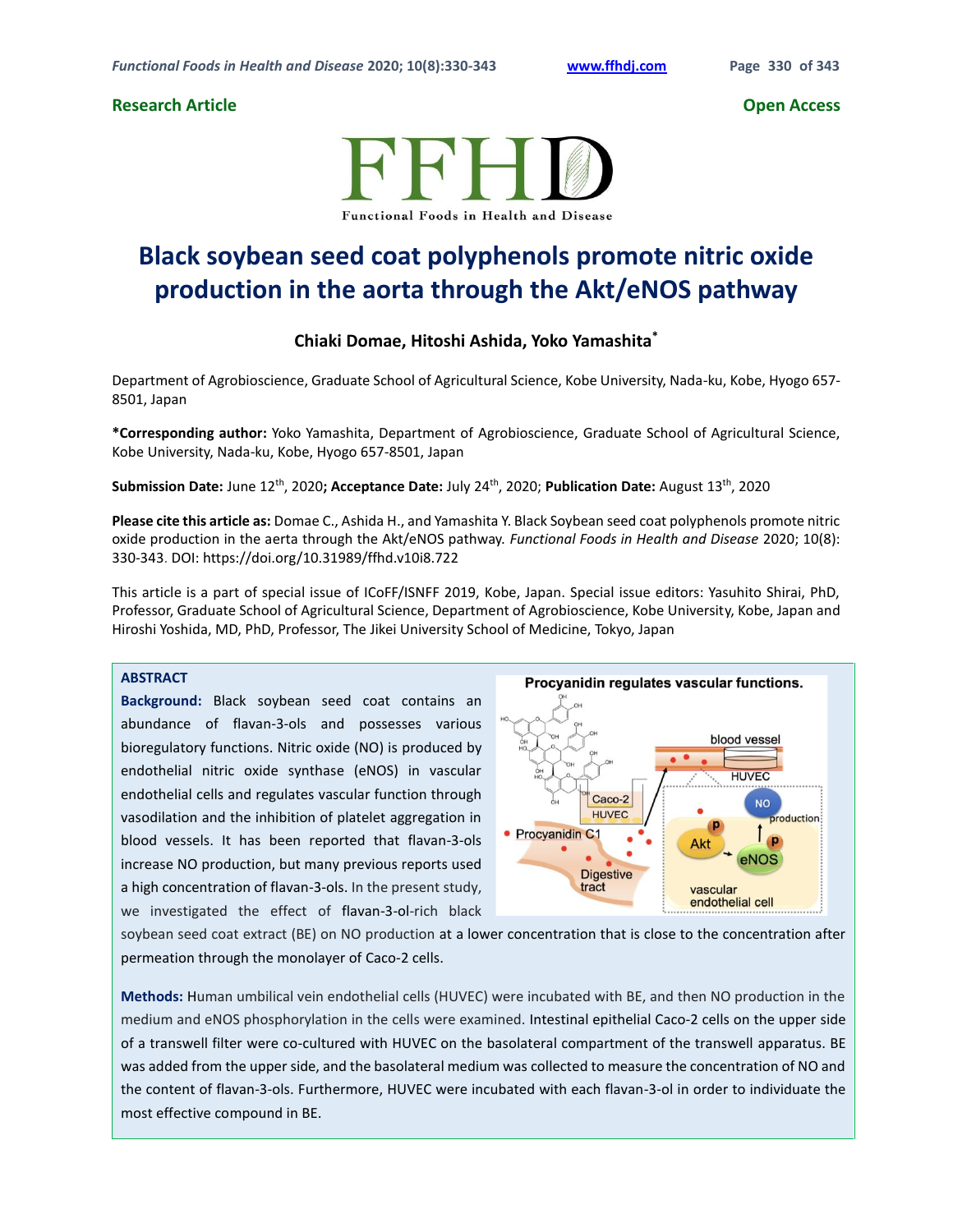**Results:** BE significantly increased NO production in the medium of HUVEC. When polyphenols in BE were removed from the basolateral medium by ethyl acetate extraction, increased NO production from HUVEC was not observed. Additionally, BE increased phosphorylation of eNOS and Akt in HUVEC. A portion of flavan-3-ols in BE had permeated through intestinal epithelial cells. Among the flavan-3-ols that had permeated, procyanidin C1 had the strongest effect on NO production in HUVEC at the concentration that had permeated the monolayer of Caco-2 cells. Procyanidin C1 (0.05  $\mu$ M) also induced phosphorylation of eNOS and Akt in HUVEC without affecting the cAMP level.

**Conclusion:** A portion of flavan-3-ols in BE directly promoted NO production through the Akt/eNOS pathway in vascular endothelial cells. These findings suggest that flavan-3-ols in the black soybean seed coat may contribute to improve the vascular function.

**Keywords:** Black soybean seed coat polyphenols; NO; eNOS; Akt; vascular endothelial cells

©FFC 2020. This is an Open Access article distributed under the terms of the Creative Commons Attribution 4.0 License [\(http://creativecommons.org/licenses/by/4.0\)](http://creativecommons.org/licenses/by/4.0)

#### **INTRODUCTION**

Vascular endothelial cells play an important role in maintaining vascular homeostasis. It is known that diabetes, obesity, and oxidative stress cause damage to vascular endothelial cells and lead to vascular endothelial dysfunction [1, 2, 3, 4]. Moreover, aging and vascular stiffness, which are associated with vascular dysfunction, are risk factors of cardiovascular diseases (CVD). It is, therefore, important to search for food factors that can prevent and ameliorate vascular dysfunction.

Vascular homeostasis is regulated mainly by the balance of paracrine factors, such as nitric oxide (NO) [5, 6]. NO is produced by inducible nitric oxide synthase (iNOS), neuronal nitric oxide synthase (nNOS), and endothelial nitric oxide synthase (eNOS). nNOS and eNOS are constitutively expressed mainly in the nerve cells and the vascular endothelial cells, respectively. Inflammatory stimuli induce iNOS to overproduce NO, which can cause oxidative stress, oncogenesis, inflammation, and more [7]. On the other hand, NO produced by eNOS in vascular endothelial cells contributes to the regulation of vascular function. eNOS activation is regulated by several molecular mechanisms, including Ca2+/calmodulin binding [5, 8],

cAMP-dependent protein kinase, AMP-activated protein kinase (AMPK) [5], and Akt [5, 8]. Akt promotes the phosphorylation of eNOS at Ser1177 residues in response to various stimuli, such as insulin [9].

Black soybean seed coat contains an abundance of flavan-3-ols and anthocyanins, including epicatechin, procyanidin B2, procyanidin C1, cinnamtannin A2 and other polymer procyanidins, [10, 11]. It has been reported that these flavan-3-ols in the black soybean seed coat have beneficial health effects, such as antioxidant [12], anti-obesity, and anti-diabetic activities [13]. Recently, we have reported that an intake of roasted black soybean improved vascular function by increasing NO production in humans [14]. Moreover, we have found that black soybean seed coat extract (BE) increased NO production and GLP-1 secretion from the intestine of rats [15]. Although bioavailability of flavan-3-ols is poor, it has been reported that (−)-epicatechin and small amounts of oligomer procyanidins such as procyanidin B2, procyanidin C1 and cynnamtannin A2 in BE were absorbed from the intestinal tracts and appeared in the plasma and various tissues after the oral administration of BE in mice [16]. Thus, it is expected that certain flavan-3-ols in BE may promote NO production directly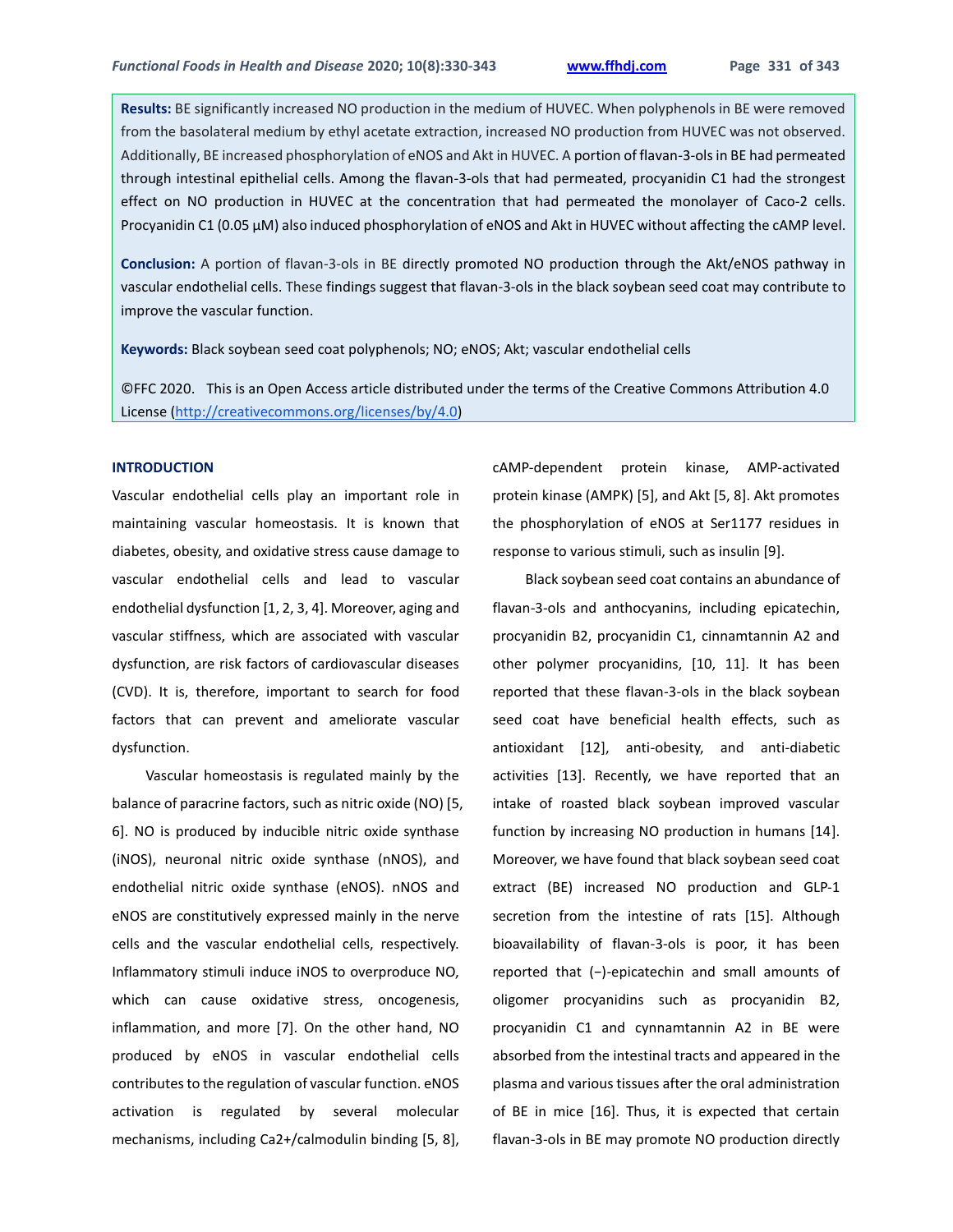in vascular endothelial cells after absorption from the intestinal tracts. Other reports also demonstrate that flavan-3-ols increase NO production via both the Akt/eNOS pathway and Ca2+ dependent pathway in vitro [17-19]. However, it is unclear whether BE promotes NO production at a lower concentration that is close to plasma or tissue concentration after their absorption. Therefore, we investigated the effect of BE and its flavan-3-ols on NO production in human umbilical vein endothelial cells (HUVEC) and its underlying mechanism at a lower concentration that is close to the concentration after permeation through a monolayer of Caco-2 cells.

#### **METHODS**

*Materials:* BE, a product of Fujicco Co., Ltd. (Kobe, Japan), was prepared by extraction with acidic water and ethanol according to a previous method [20], and its polyphenol composition was measured by highperformance liquid-chromatography [16]. BE consisted of 6.2% epicatechin, 39.7% procyanidin (6.1% procyanidin B2, 3.4% procyanidin C1, and 0.5% cinnamtannin A2), 9.2% cyanidin 3-glucoside and unidentified polyphenols including highly-polymerized procyanidins (degree of polymerization ≥ 5). Total amount of polyphenols in BE was 67.0%, which was determined by the Folin–Denis method [21].

LY294002 was purchased from FUJIFILM Wako Pure Chemical Corporation (Osaka, Japan). Antibodies against p-eNOS (Ser1177), p-Akt (Ser473), p-Akt (Thr308), Akt, and β-actin were obtained from Cell Signaling Technology (Danvers, MA, USA). An antibody against eNOS was sourced from Santa Cruz Biotechnology (Dallas, TX, USA). All other reagents used were of the highest grade available from commercial sources.

*Cell culture:* HUVEC was obtained from the Japanese Collection of Research Bioresources Cell Bank (Osaka, Japan) and grown in Ham's F-12K (Fujifilm Wako Pure Chemical Corporation, Osaka, Japan) supplemented with 20% (v/v) fetal bovine serum (Biowest, Nuaillé, France), 50 μg/ml endothelial cell growth supplement from bovine neural tissue (Sigma-Aldrich, St. Louis, MO, USA) and 100 μg/ml heparin sodium under a humidified atmosphere of 95% (v/v) air and 5% (v/v) CO<sub>2</sub> at 37 °C.

Intestinal epithelial Caco-2 cell lineage was obtained from the American Type Culture Collection (Manassas, VA, USA) and grown in Dulbecco's modified Eagle's medium (Nissui Pharmaceutical, Tokyo, Japan) containing high glucose (4.5 g/L glucose), 10% (v/v) fetal bovine serum, 4 mM L-glutamine, 100 U/ml penicillin and 100 µg/ml streptomycin under a humidified atmosphere of 95% (v/v) air and 5% (v/v) CO<sub>2</sub> at 37 °C.

*Measurement of NO production in the cell culture medium:* As an indicator of NO production, the presence of nitrite in the cell culture medium was determined using the Griess method [22]. HUVEC was briefly cultured in a 24-well plate to reach confluence. The cells were pretreated with or without 10 μM PI3K inhibitor (LY294002) for 1 h and then either BE,  $(-)$ epicatechin, procyanidin B2, procyanidin C1 and cynnamtannin A2 was added to each well for 1 h. For the positive and negative controls, 100 nM insulin and DMSO were used. The cell culture medium was collected, and aliquot of 150 μl of it was mixed with 75 μl of 1% sulfanilamide in 5% phosphoric acid, and an equal volume of 0.1% *N*- (1-naphthyl) ethylenediamine dihydrochloride in distilled water. The absorbances at 535 nm were measured using a Wallac 1420 ARVO Sx microplate reader (Perkin Elmer Inc., Waltham, MA, USA). A calibration curve was prepared using a 0-100 μM sodium nitrite solution as a standard.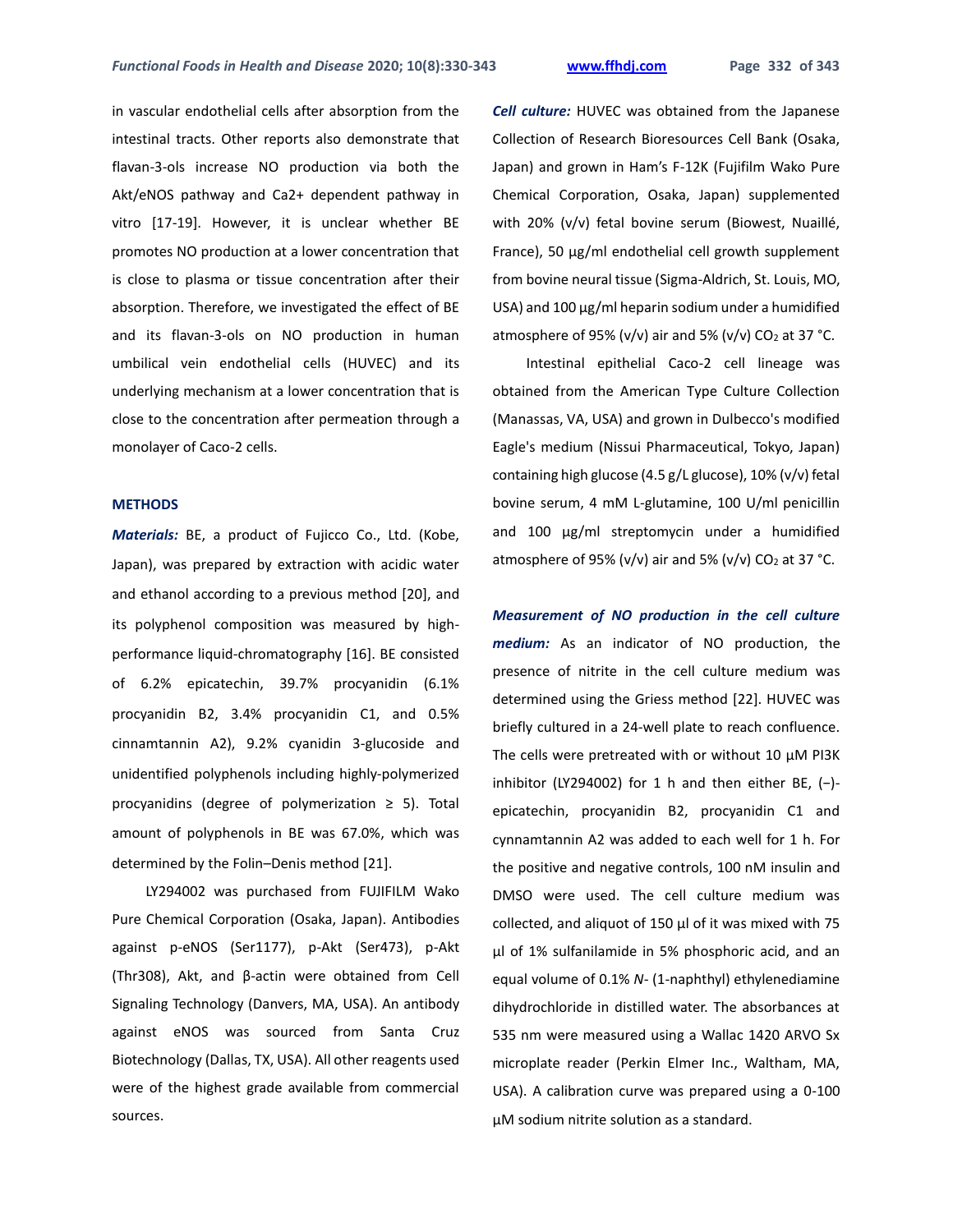*Western blotting analysis:* HUVEC was cultured on a 35-mm dish to reach confluence. The cells were treated with either BE, (−)-epicatechin, procyanidin B2, procyanidin C1 and cynnamtannin A2 at the indicated concentrations in the figures below. Insulin at 100 nM and DMSO were used as the positive and negative controls, respectively. The cells were washed with phosphate-buffered saline (PBS), lysed with radioimmunoprecipitation assay buffer [10 mM Tris-HCl pH 8.0, 1% Nonidet P-40, 150 mM NaCl, 0.5% sodium deoxycholate, and 0.1% sodium dodecyl sulfate (SDS)] containing 0.5 mM dithiothreitol protease inhibitors (1 mM phenylmethylsulfonyl fluoride, 5 µg/ml leupeptin, and 5  $\mu$ g/ml aprotinin) and phosphatase inhibitors (10 mM NaF and 1 mM Na3VO4), and homogenized using a hand-held microtube homogenizer. Homogenate was left on ice for 1 h and mixed, then centrifuged at 12,000 ×*g* for 20 min at 4°C. Obtained supernatant was used as cell lysate. Detection of each target protein was performed by western blotting. After SDSpolyacrylamide gel electrophoresis, the separated proteins in the gel were transferred onto a polyvinylidene fluoride membrane. The membrane was incubated with Blocking One (Nacalai Tesque, Kyoto, Japan) for 1 h at room temperature. Afterwards, the membrane was further incubated with the primary antibody overnight at 4°C, followed by incubation with the corresponding horseradish peroxidase-conjugated secondary antibody for 1 h at room temperature. Primary and secondary antibodies were diluted in the blocking solution (Blocking One: TBST = 1:19) at ratio of 1:5,000 and 1:50,000, respectively. The protein bands were visualized using Immuno Star® LD (FUJIFILM Wako Pure Chemical Corporation) and detected by Light-Capture II (ATTO, Tokyo, Japan). The density of a specific band was quantified using ImageJ software (National Institutes of Health, Bethesda, MD, USA).

*A co-culture system of Caco-2cells and HUVEC:* Caco-2 cells were cultured on a 24-well culture insert of a transwell apparatus (BD Biosciences, Erembodegem, Belgium) at a density of  $6 \times 10^4$  cells per insert, and the cells were used from the 15<sup>th</sup> day to the 19<sup>th</sup> day of the experiment. The transepithelial electrical resistance (TER) value of the monolayers was measured using a Millicell-ERS instrument (Millipore Corp., Bedford, MA, USA). After confirmation of differentiation by the TER value (higher than 600 Ω cm²), the Caco-2 cells were cocultured with HUVEC on the basolateral side of the transwell apparatus. BE at concentrations of 0.1, 1 or 10 mg/ml was added to the apical side and incubated for 24 h, and the cell culture medium from the basolateral side was collected to measure nitrite concentration and composition of flavan-3-ols.

*Influence of secretory factor from Caco-2 cell for the NO production:* BE at 10 mg/ml was added to Caco-2 cells on the apical side of transwell apparatus for 24 h. Then, the medium from the basolateral side was collected. The polyphenols in the permeated medium were removed by extraction with ethyl acetate. After removing the ethyl acetate layer, the bottom layer was collected and evaporated to dryness using the centrifugal separator. The dried residue was dissolved in water, and the obtained solution was used to treat HUVEC for 1 hr and subjected the Griess method to measure the NO concentration.

*HPLC analysis:* To determine the levels of flavan-3-ols that permeated through Caco-2 cells, the collected medium from the basolateral side of the transwell apparatus was analyzed by HPLC with or without deconjugation reaction using glucuronidase and sulfatase [16]. HPLC was performed according to a previous method [23] using a SHIMADZU LabSolutions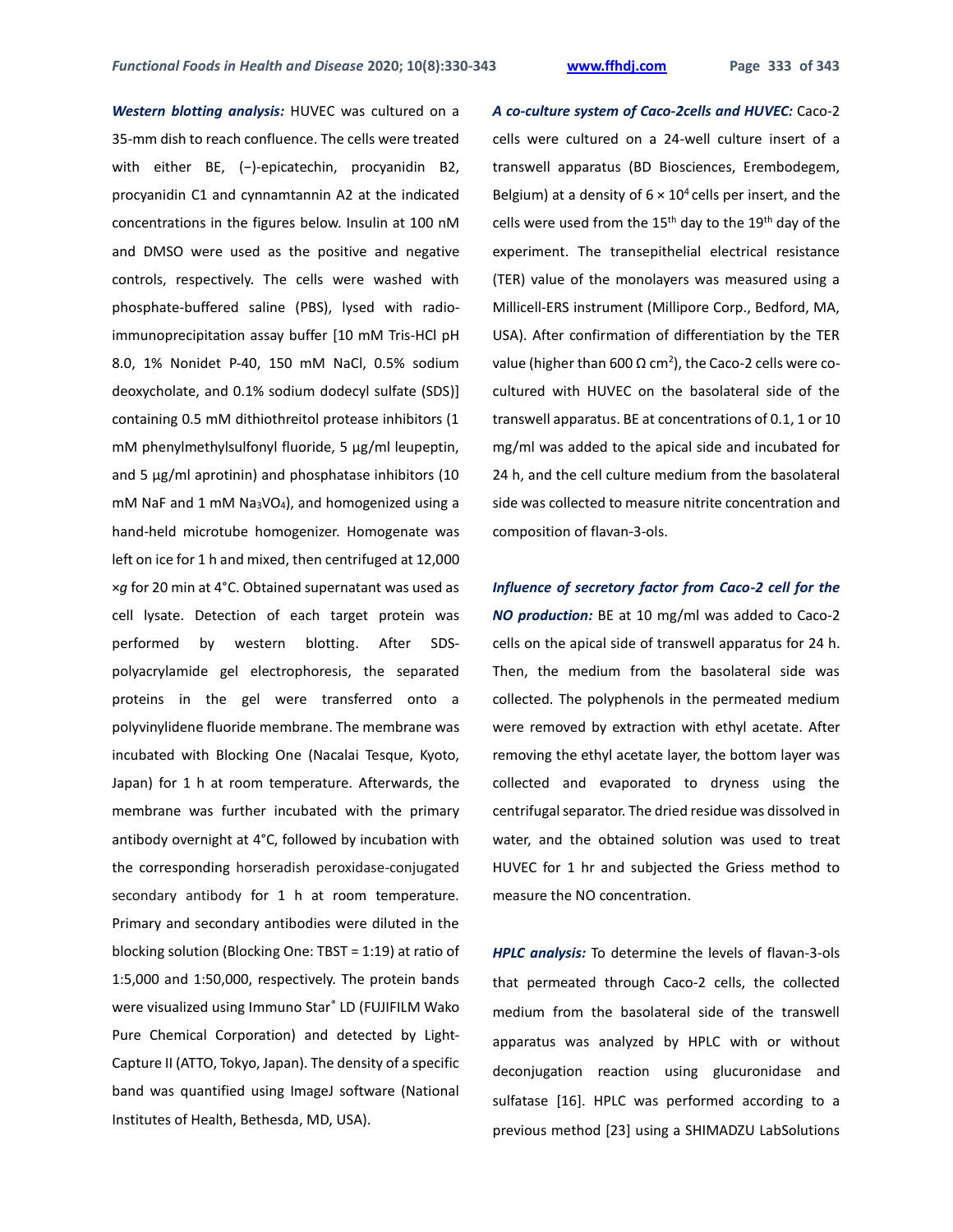system (SHIMADZU, Kyoto, Japan) with SPD-M20A diode array detector, equipped with a column [Cadenza CL-C18 column (φ 250 mm × 4.6 mm, 3 μm, Imtakt, Kyoto, Japan)]. HPLC separation was done with a gradient system using 0.1% formic acid solution as mobile phase A and acetonitrile as mobile phase B. Separation of procyanidins was achieved using a linear gradient from 5-15% B over 0-45 minutes; 15-80% B over 45-50 minutes; 80% B over 50-53 minutes; and 5% B over 53-70 minutes. The flow rate was set at 0.7 ml/min [23].

*Measurement of intracellular Ca2+ levels:* HUVEC was cultured in a 12-well plate with coverslip up to reach confluence. The cells were washed three times with PBS, and incubated in a recording medium (20 mM HEPES, 115 mM NaCl, 5.4 mM KCl, 13.8 mM glucose, 0.8 mM MgCl<sup>2</sup> and 1.8 mM CaCl2) containing 5 μM Fura2-AM (Dojindo, Kumamoto, Japan), 0.04% Pluronic F-127 and 1.25 mM probenecid for 1 h at 37 °C. The medium was removed and the cells were washed tree times with PBS. Then, the PBS was removed and replaced with the recording medium containing 1.25 mM probenecid. After treatment with 0.05 or 50 μM procyanidin C1 or A23187 (Calcium Ionophore) as a positive control for 10 min, the medium was removed and the cells were washed three times with PBS. The cells were immobilized with 4% paraformaldehyde solution for 20 min and washed three times with PBS. Coverslips were mounted on a microscope slide by a mounting solution (glycerol containing 1% 1,4-diazabicyclo[2,2,2]-octane and 20 mM Tris-HCl, pH 7.5). The fluorescence of Fura2- AM was measured with an excitation wavelength at 340/380 nm and emission one at 510 nm using an FSX100 microscope (Olympus, Tokyo, Japan).

*Statistical analysis:* Data are represented as the mean ± SE. The statistical significance of experimental observations was determined using Dunnett's multiple comparison test (Figures 1, 2, 3, and 4) and Tukey's HSD test (Figure 5). The level of significance was set at *p* < 0.05.

#### **RESULTS**

*Effects of BE on NO production and eNOS phosphorylation in HUVEC:* In order to determine whether BE promotes NO production in HUVEC, the cells were treated with BE (0.01-100  $\mu$ g/ml) for 1 h, after which nitrite concentration in the culture medium was used to estimate the NO production. As shown in Figure 1A, 1-100 µg/ml BE significantly increased NO production from HUVEC. To investigate the upstream factors of NO production, HUVEC was treated with BE (0.01-100 µg/ml) for 30 min and western blotting analysis was performed. BE 1-100 µg/ml significantly increased phosphorylation of Akt at Thr308 and eNOS in HUVEC (Figure 1B and C). Phosphorylation of Akt at Ser473 was also significantly increased only by BE at 100 µg/ml. These results suggested that BE could increase NO production via the Akt/eNOS pathway in HUVEC.

*Effect of permeated flavan-3-ols in BE on NO production in a co-culture system consisting of Caco-2 cells and HUVEC:* It is known that the polyphenols in BE are absorbed in small, but statistically significant amounts [16]. To take account of their low bioavailability, the effect of BE on NO production was measured in a co-culture system consisting of Caco-2 cells and HUVEC. BE (0.1-10 mg/ml) was added to the apical side of the transwell apparatus and incubated for 24 h, and then NO production in the cell culture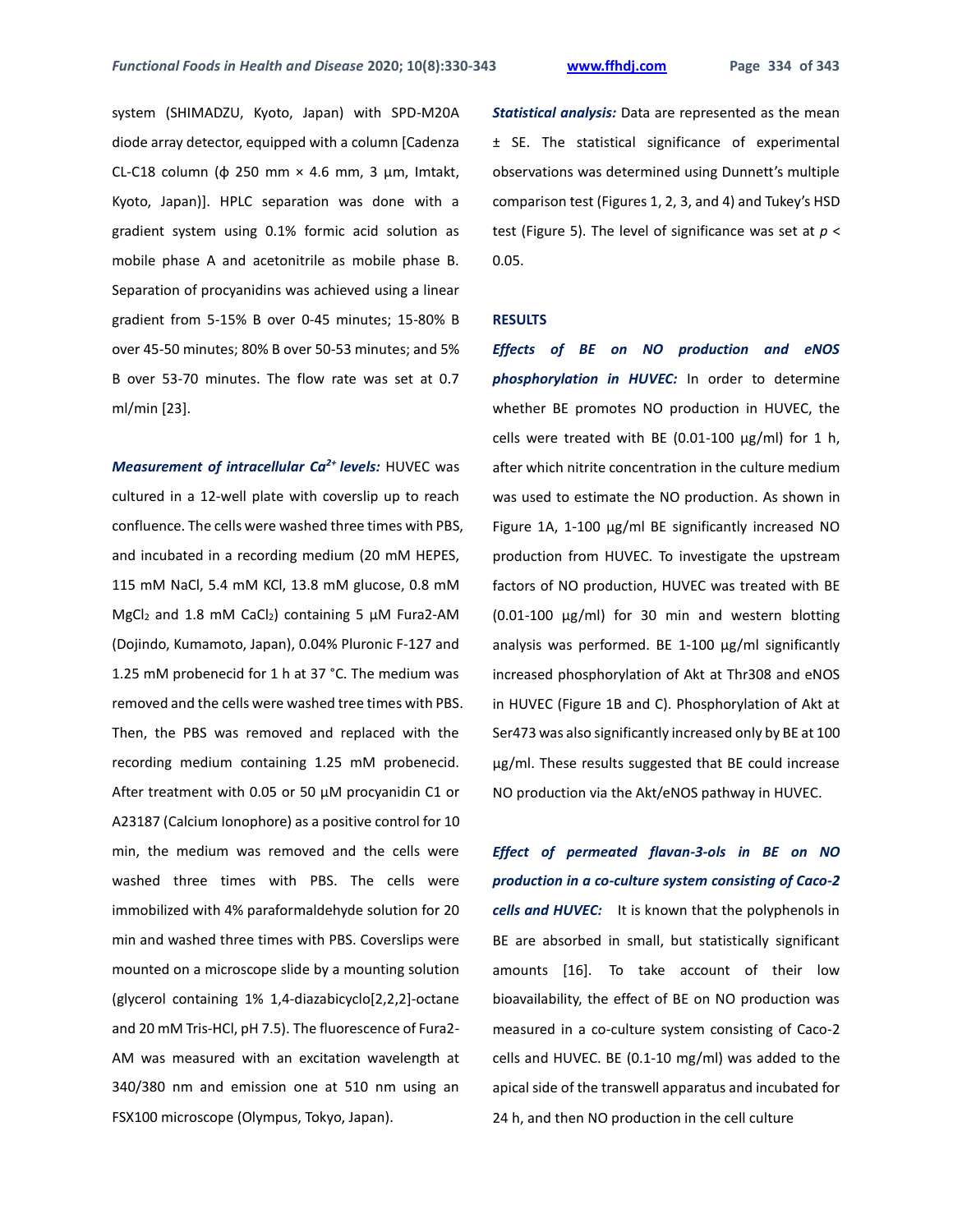

#### **Figure 1.** Effect of BE on NO production and its signaling pathways in HUVEC

HUVEC was treated with 0.01–100 μg/ml BE or 100 nM insulin as a positive control. A: NO concentrations in the medium were determined by the Griess method. Values are the mean ± SE (n=4). B and C; The phosphorylation level of eNOS and Akt were determined by western blot analysis. Each panel shows a typical result (B). The density of each phosphorylation and expression level was determined using Image J image analysis software (C). Values are the mean ± SE (n=3). \**p* < 0.05 vs control (Dunnett's multiple comparison test).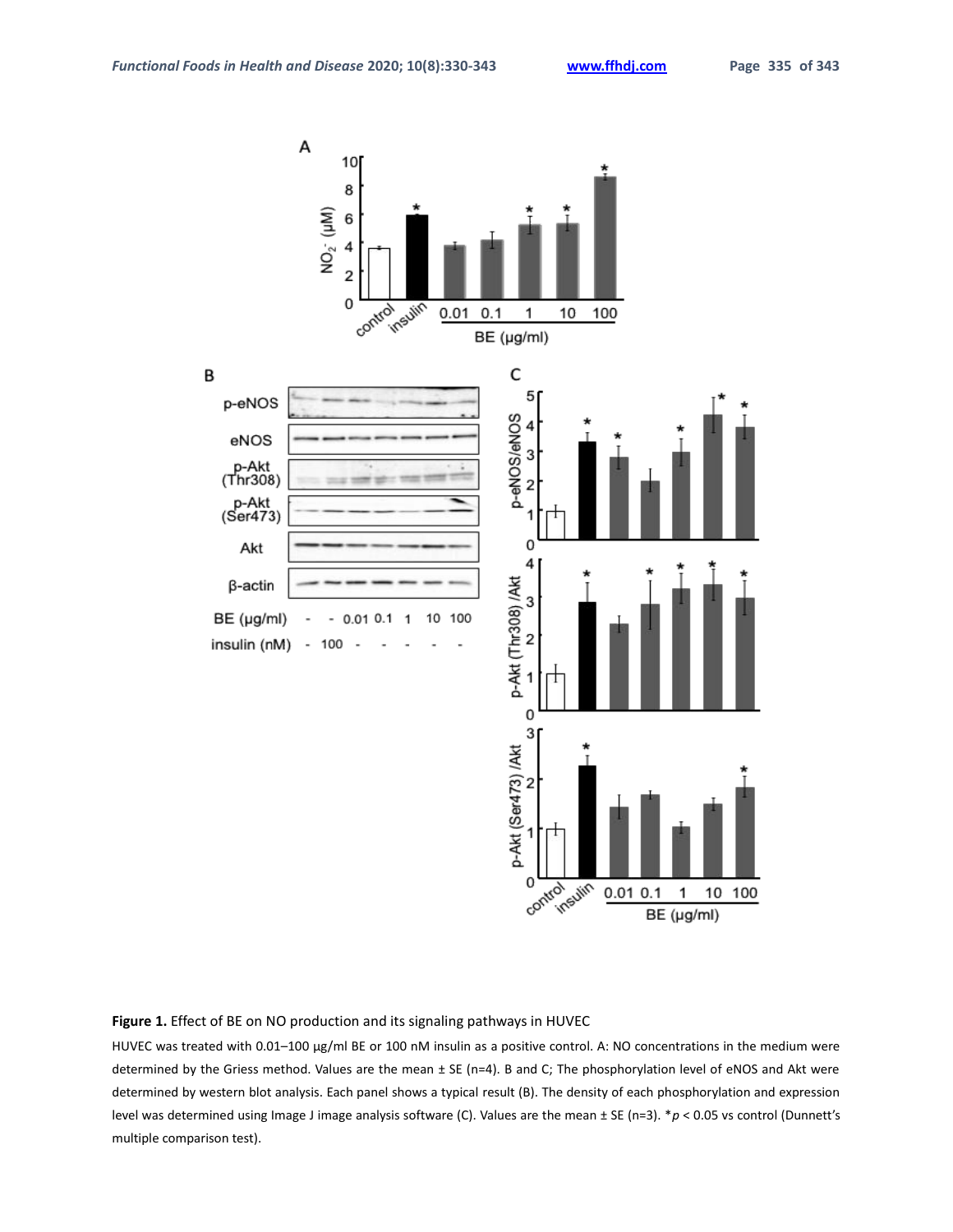

**Figure 2.** BE increased NO production in a co-culture system of Caco-2 cells and HUVEC.

**A:** Caco-2 cells were cultured on cell culture inserts and cocultured with HUVEC on the basolateral side of the transwell apparatus. BE was added to the apical side and incubated for 24 h, and the cell culture medium from the basolateral side was collected to measure nitrite concentration.

**B:** HUVEC was directly treated with 300 μg/ml BE, which was almost equivalent to the concentration permeated through caco-2 cells or 100 nM insulin as a positive control for 1 h.

**C:** Caco-2 cells were cultured on cell culture inserts. BE was added to the apical side and incubated for 24 h, and the cell culture medium from the basolateral side was collected. The polyphenols in permeated medium was removed and used to treat HUVEC for 1 h. NO concentration in the medium was determined by Griess method. Values are the mean ± SE (n=3), \**p* < 0.05 vs control (Dunnett's multiple comparison test).

medium from the basolateral side was measured.

As shown in Figure 2A, when 10 mg/ml BE was added to Caco-2 cells on the apical side of the apparatus, a significant increase in NO production was observed in the basolateral medium of HUVEC. This result suggested that flavan-3-ols permeated through the monolayer of Caco-2 cells, or certain substance(s) secreted from the Caco-2 cells may have contributed to the increase of NO production from HUVEC. When flavan-3-ols were removed from the basolateral medium by extraction with ethyl acetate, increased NO production from HUVEC was not observed (Figure 2C). This result suggested that flavan-3-ols that permeated through Caco-2 cells directly increased NO production from HUVEC. To confirm this phenomenon, HPLC was used to determine the flavan-3-ols that permeated through Caco-2 cells after treating Caco-2 cells on the apical side with BE at 10 mg/ml for 24 h (Table 1). About 3% of each flavan-3-ol was detected in their aglycone form under our experimental conditions, indicating that about 0.3 mg/ml of BE was estimated to be present in the basolateral medium of the co-culture system. It was confirmed that a significant increase in NO production was observed after direct treatment of HUVEC with 0.3 mg/ml of BE to the same extent that 10 mg/ml BE increased NO production in the co-culture system (Figure 2B).

*Effects of flavan-3-ols in BE on NO production and eNOS phosphorylation in HUVEC:* To specify the active compound in BE, HUVEC was treated with (−) epicatechin, procyanidin B2, procyanidin C1 or cinnamtannin A2 for 1 h, after which NO production in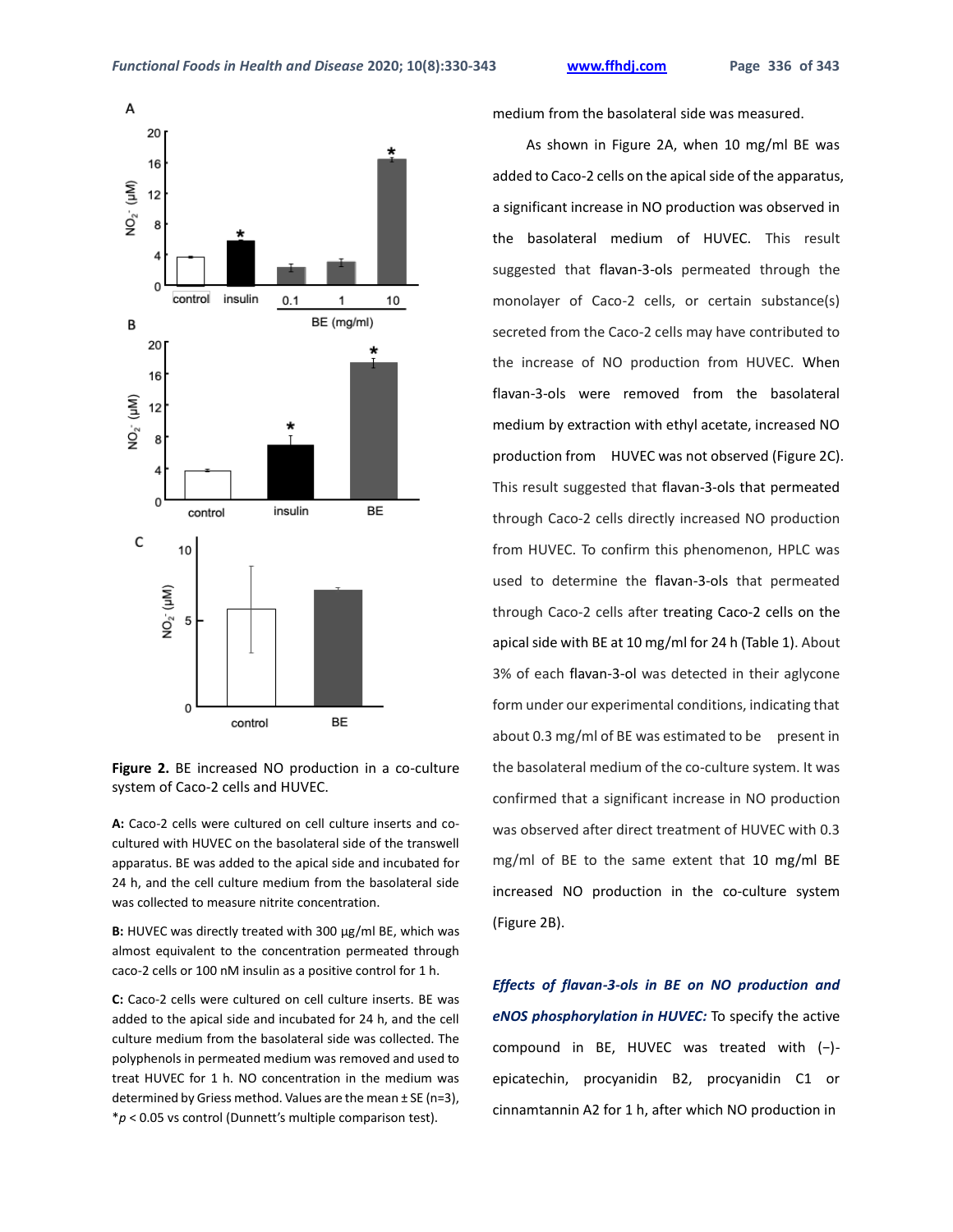| Flavan-3-ol (nM) | BE 0.1 $mg/ml$ |                        | BE 1 mg/ml      |                        | BE 10 $mg/ml$   |                        |
|------------------|----------------|------------------------|-----------------|------------------------|-----------------|------------------------|
|                  | aglycon        | aglycon +<br>conjugate | Aglycon         | aglycon +<br>conjugate | aglycon         | aglycon +<br>conjugate |
| (-)-epicatechin  | N.D.           | $0.66 \pm 0.15$        | $2.37 \pm 0.52$ | $2.49 \pm 0.07$        | $67.6 \pm 6.3$  | $64.8{\pm}7.7$         |
| procyanidin B2   | N.D.           | N.D.                   | $0.58 + 0.11$   | $0.59 \pm 0.01$        | $24.0 \pm 2.4$  | $23.0 \pm 2.5$         |
| procyanidin C1   | N.D.           | N.D.                   | $0.18 + 0.02$   | $0.17 \pm 0.01$        | $6.67 \pm 0.74$ | $6.14 \pm 0.84$        |
| cinnamtannin A2  | N.D.           | N.D.                   | N.D.            | N.D.                   | $2.84 \pm 0.50$ | $2.42 \pm 0.34$        |

**Table 1.** Concentration of flavan-3-ols after permeation through Caco-2 cells.

N.D.: not detected

the cell culture medium was measured. Based on the previous in vivo results [16], the concentration of each flavan-3-ol in BE was set to the concentration that is possible to exist in the plasma of mice. As shown in Figure 3A, 0.5 µM (−)-epicatechin, 0.1 µM procyanidin B2 and 0.05 µM procyanidin C1 significantly increased NO production in the culture medium. On the other hand, 0.025 µM cinnamtannin A2 did not increase NO production significantly. To investigate the upstream factors of NO production in HUVEC, the cells were treated with each flavan-3-ol for 30 min and western blotting analysis was performed. As shown in Figure 3B and C, 0.5 µM (−)-epicatechin, 0.1 µM procyanidin B2 and 0.05 µM procyanidin C1 significantly increased phosphorylation of eNOS in HUVEC. In addition, 0.1

µM procyanidin B2 and 0.05 µM procyanidin C1 significantly increased phosphorylation of Akt at both of Thr308 and Ser473. Although a significant difference was not observed, 0.5 µM (−)-epicatechin also tended to increase phosphorylation of Akt at both Thr308 and Ser473. These results suggested that (−)-epicatechin, procyanidin B2 and procyanidin C1 had an ability to increase NO production via the Akt/eNOS pathway in HUVEC at low concentrations that are close to the plasma concentrations in mice after intake of BE [16].

To compare the effect of each flavan-3-ol in BE, HUVEC was treated with (-)-epicatechin, procyanidin B2, procyanidin C1, or cinnamtannin A2 at the same concentration (0.05 µM), and NO production and phosphorylation of Akt and eNOS were measured. As a result, procyanidin C1--not (−)-epicatechin, procyanidin B2 and cinnamtannin A2--significantly increased NO production in HUVEC via the Akt/eNOS pathway (Figure 4). Moreover, pretreatment with LY294002 ceased procyanidin C1-increased NO production (Figure 5). It is reported that  $Ca^{2+}$ -dependent pathway is also involved in the NO production. Thus, HUVEC was treated with 0.05 or 50 µM procyanidin C1 after preincubation with 5  $\mu$ M Fura2-AM, and intracellular Ca<sup>2+</sup> level was measured using fluorescent microscopy. As shown in Figure 6, 0.05 µM procyanidin C1 did not increase intracellular Ca<sup>2+</sup> level, although 50  $\mu$ M procyanidin C1 increased it. Thus, procyanidin C1 increased mainly through the Akt/eNOS pathway, but not through  $\textsf{Ca}^{2+}$ dependent pathway, at a low concentration. From these results, it is suggested that procyanidin C1 was a main active compound in BE for promotion of the NO production via the Akt/eNOS pathway at the lower concentration that is close to the plasma concentration in mice after BE intake.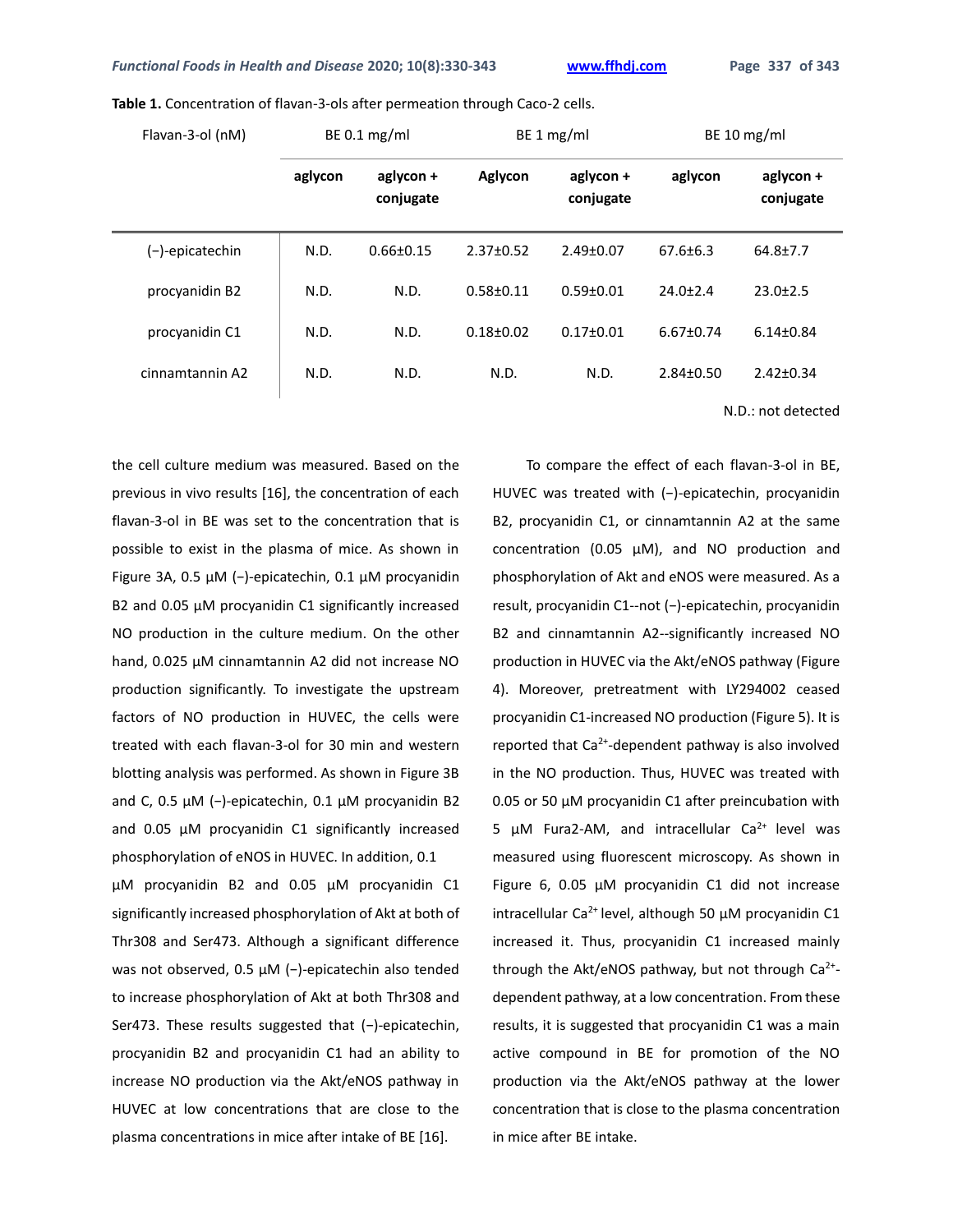## **DISCUSSION**

Vascular dysfunction, which is caused by aging and vascular stiffness, is associated with a risk of developing CVD [1], and a reduction in NO levels can possibly trigger the onset of CVD. Black soybean seed coat contains an abundance flavan-3-ols, and these compounds have been reported to increase NO production in vascular endothelial cells [17-19]. However, these previous reports used flavan-3-ols at high concentrations. In this study, we demonstrated

that BE directly increased NO production via the Akt/eNOS pathway in HUVEC at a low concentration (Figures 3 and 4). In addition, procyanidin C1 was the most effective compound in BE at increasing NO production at the lower concentration (Figure 4). To the best of our knowledge, this is the first report demonstrating flavan-3-ols, in particular procyanidin C1, increasing NO production in HUVEC at a concentration that is close to the plasma concentration in mice after intake of flavan-3-ols-rich food materials.



#### **Figure 3. Flavan-3-ols contained in BE increased NO production through Akt/eNOS signaling pathway.**

HUVEC was treated with 0.5 μM (−)-epicatechin, 0.1 μM procyanidinB2, 0.05 μM procyanidinC1 and 0.025 μM cynnamtannin A2 or 100 nM insulin as a positive control. A; NO concentration in the medium was determined by Griess method. B and C; The phosphorylation level of eNOS and Akt were determined by western blot analysis. Each panel shows a typical result (B). The density of each phosphorylation and expression level was determined using Image J image analysis software (C). Values are the mean ± SE (n=3), \**p* < 0.05 vs control (Dunnett's multiple comparison test).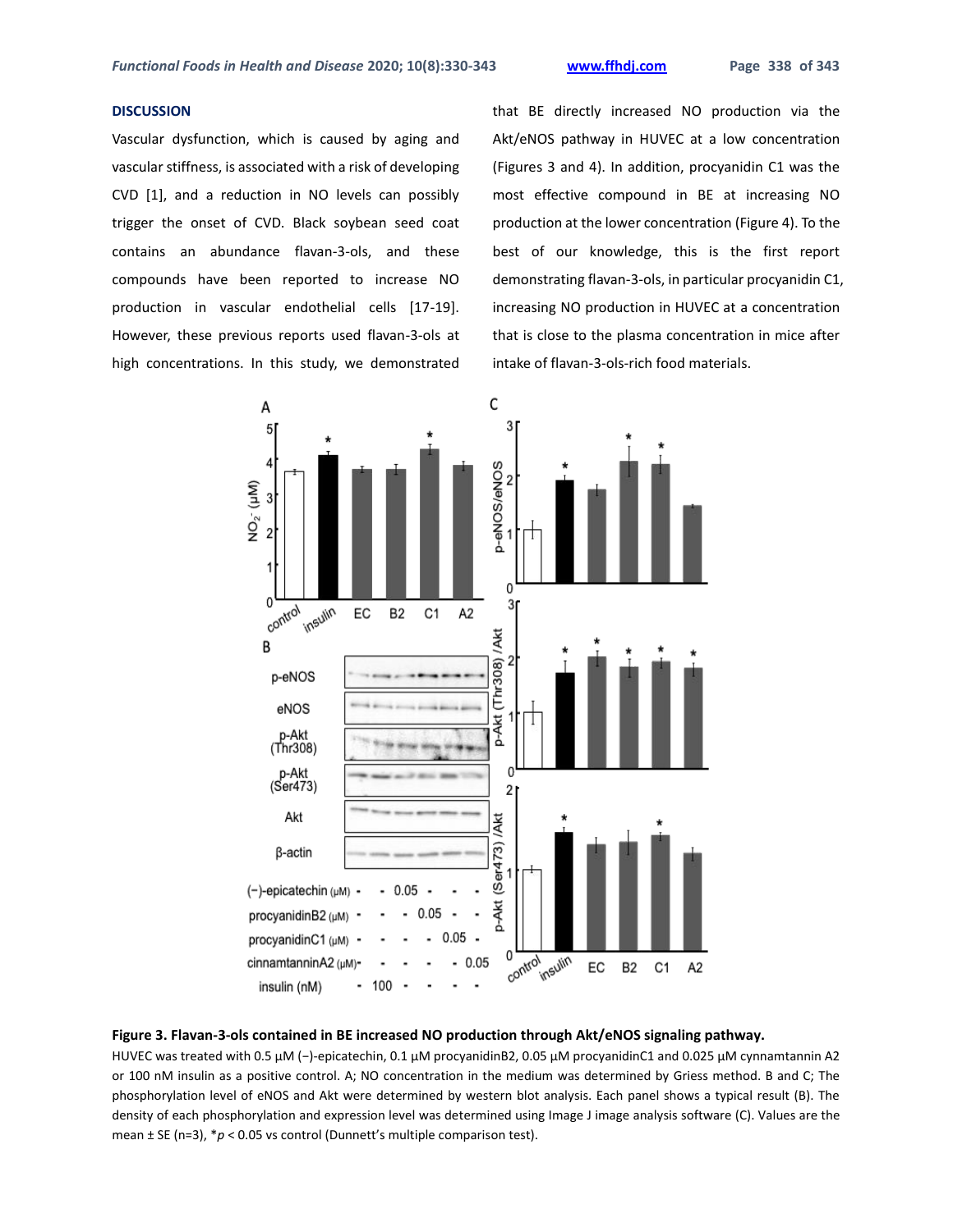

#### **Figure 4. Procyanidin C1 increased NO production thorough the Akt/eNOS signaling pathway.**

HUVEC was treated with (-)-epicatechin, procyanidinB2, procyanidinC1 and cynnamtannin A2 at 0.05 µM or 100 nM insulin as a positive control. **A:** NO concentration in the medium was determined by Griess method. The phosphorylation level of eNOS and Akt were determined by western blot analysis. B and C; Each panel shows a typical result (B). The density of each phosphorylation and expression level was determined using Image J image analysis software (C). Values are the mean ± SE (n=3), \*p < 0.05 vs control (Dunnett's multiple comparison test).

In this study, about 3% of flavan-3-ols in BE permeated through the intestinal epithelial cells (Table 1) and promoted the NO production in HUVEC (Figure 2). The passive diffusion across the intestinal epithelium can occur either through the transcellular route or the paracellular route [24]. It has been reported that highly hydrophilic compounds prefer the paracellular route and enter the body through tight junctions [24]. Since flavan-3-ols containing in BE are hydrophilic, they would be absorbed through the paracellular route. A previous study reported that flavan-3-ols in cocoa powder extract affect the function of tight junctions and permeated through intestinal epithelial cells by the paracellular route [25]. In the present study, the sum of flavan-3-ols that had permeated reached about 100 nM after treatment with 10 mg/ml of BE to Caco-2 cells. Recently, we have reported that about 100 nM flavan-3-ols are detected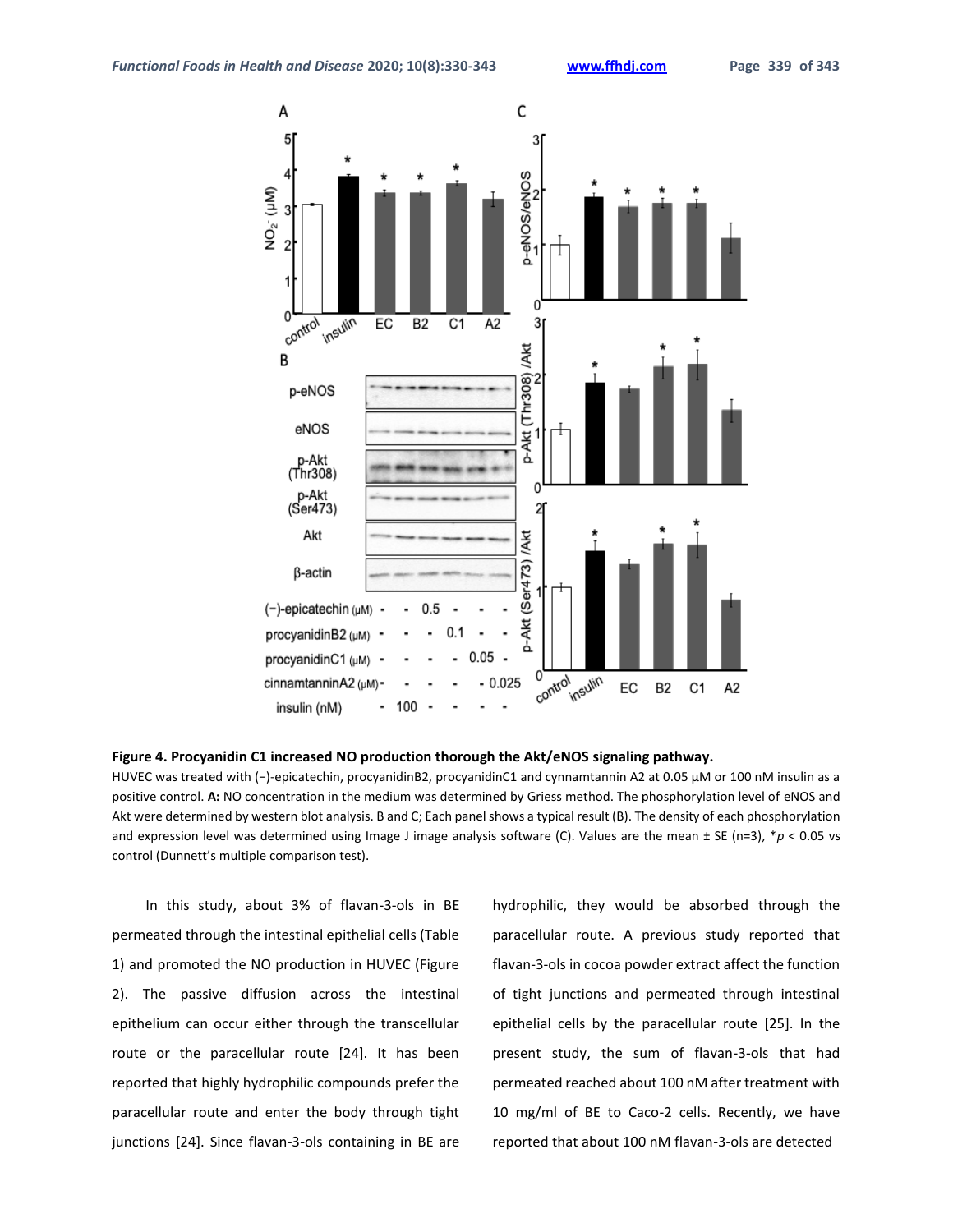

**Figure 5**. Procyanidin C1-induceed NO production was canceled by a PI3K inhibitor.

HUVEC was pretreated with or without 10 μM PI3K inhibitor (LY294002) for 1h and then 0.05 μM procyanidinC1 or 100 nM insulin as a positive control were treated to the cells. NO concentration in the medium was determined by Griess method. Values are the mean ± SE (n=3). Means with different letters differ significantly (p < 0.05; Tukey's HSD test).



Figure 6. The effect of procyanidin C1 on intracellular Ca<sup>2+</sup> levels.

HUVEC was incubated with 0.05 or 50 μM procyanidin C1 or A23187 (Calcium Ionophore) as a positive control for 10 min, after preincubation with Fura2-AM. The intracellular Ca<sup>2+</sup> level was then estimated by a fluorescence microscope.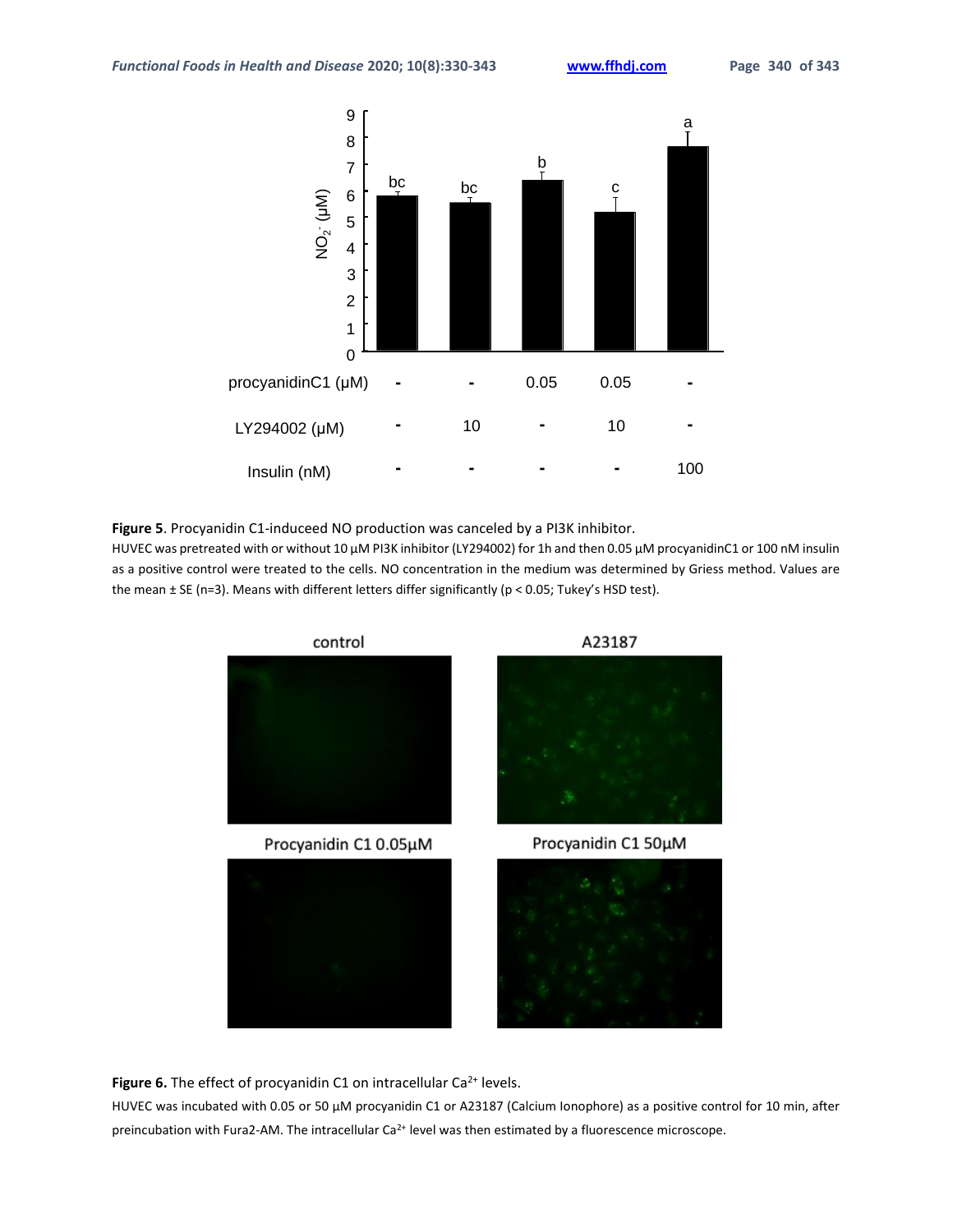in the human plasma after the intake of 30 g/day black soybean for 8 weeks [14]. Moreover, almost the same concentration of flavan-3-ols was detected as the aglycone form after orally administered 250 mg/kg B.W. of BE in ICR mice. Therefore, the concentration of BE used in the present study was relevant to detected concentrations of BE-derived flavan-3-ols in both human and animal experiments.

Among the flavan-3-ols that had permeated in the co-culture system, procyanidin C1 was the most effective compound in BE for NO production through the Akt/eNOS pathway, but not through Ca2+ dependent pathway, and a minimum effective concentration of it was 0.05 µM (Figure 6). Similarly, a previous study reported that 50 µM procyanidin C1 activated eNOS mainly through Ca2+-dependent pathway, and its effect was stronger than (−) epicatechin and procyanidin B2 [17]. However, such a high concentration of procyanidin C1 is difficult to find in the body after oral intake of flavan-3-ol-rich food materials or procyanidin C1 itself. From our results and the results from the previous study mentioned, we can, at least, safely speculate that procyanidin C1 is the most effective compound among flavan-3-ols. It is, however, unclear what procyanidin C1-specific target molecule leads to the activation of signaling pathway(s) for NO production. We assume that the core structure of procyanidins (polymerized 2-phenyl-3,4-dihydro-2Hchromen-3-ol) interacts with a target molecule for Akt, such as insulin-like growth factor-1 receptor (IGF-1R) [26] or epidermal growth factor receptor (EGFR) [27]. A previous study reported that procyanidins from Cinnamomi Cortex activated IGF-1R in vitro [28]. Another study reported that oligomer procyanidins from grape seed activated EGFR in vitro and in vivo [29]. Further study is needed to search for the target molecule of procyanidin C1 and its underlying

molecular mechanism in future.

In this study, HUVEC was treated with flavan-3-ols in BE at a concentration that can exist as the aglycon form in plasma [16] because we only detected the aglycon form of them in the basolateral medium of the co-culture system. However, it has been reported that flavan-3-ols in BE exist mainly as conjugate forms in the plasma [16]. Thus, future study should clarify whether the conjugated forms of flavan-3-ols increase the NO production in vascular endothelial cells.

#### **CONCLUSION**

In conclusion, a portion of flavan-3-ols in BE directly promotes the NO production from vascular endothelial cells through the Akt/eNOS pathway at a low concentration that close to the plasma concentration in mice after intake of BE. In addition, procyanidin C1 is the most effective compound among the flavan-3-ols in BE in promoting NO production. Our findings indicate the possibility that flavan-3-ols in the black soybean seed coat may prevent CVD by improving vascular function.

**List of abbreviations used:** NO; nitric oxide, eNOS; endothelial nitric oxide synthase, BE; black soybean seed coat extract, CVD; cardiovascular diseases, Akt; phosphoinositide 3-kinase, PI3K; phosphoinositide 3 kinase, PBS; phosphate-buffered saline

**Competing interests:** There are no competing interests in this study.

**Authors' Contributions:** Yamashita Y. designed the research. Chiaki Domae, Yamashita Y conducted the experiments and statistical analysis. Chiaki Domae, Yamashita Y, and Ashida H. wrote the manuscript. All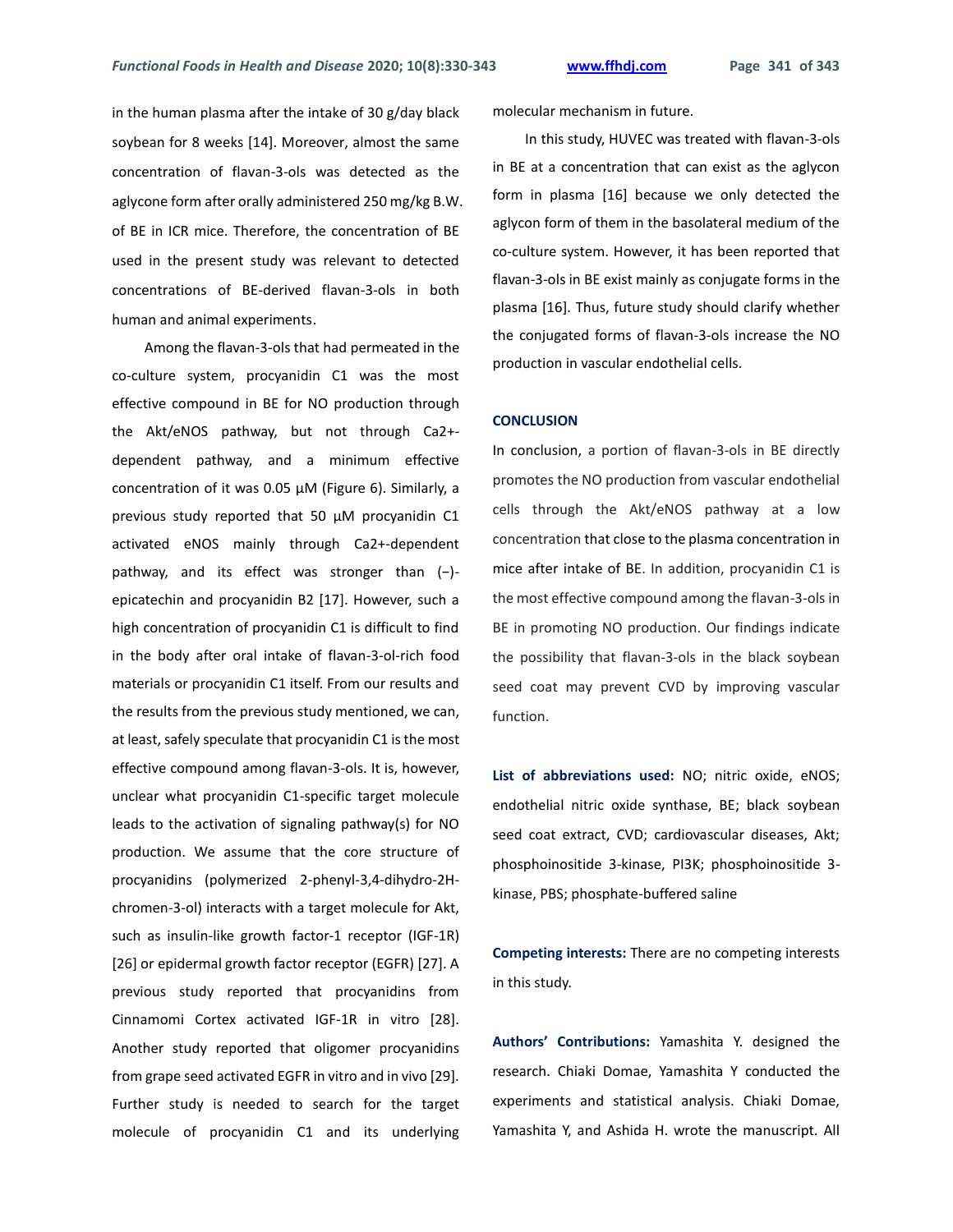authors have read and approved the final version of the manuscript.

**Acknowledgments and Funding:** This work was supported by the Cross-ministerial Strategic Innovation Promotion Program by Cabinet Office, Government of Japan, and JSPS KAKENHI Grant-in-Aid under Grant Numbers 17K15269 (Y.Y.) and 17H00818 (H.A.).

#### **REFERENCES**

- 1. Moore RJ, Jackson KG, Minihane AM. Green tea (Camellia sinensis) catechins and vascular function. Br J Nutr. 2009, 102(12):1790-1802.
- 2. Ding H, Hashem M, Triggle C. Increased oxidative stress in the streptozotocin-induced diabetic apoE-deficient mouse: changes in expression of NADPH oxidase subunits and eNOS. Eur J Pharmacol. 2007, 561(1-3):121-128.
- 3. Tabit CE, Chung WB, Hamburg NM, Vita JA. Endothelial dysfunction in diabetes mellitus: Molecular mechanisms and clinical implications. Rev Endocr Metab Disord. 2010, 11(1):61-74.
- 4. Bakker W, Eringa EC, Sipkema P, van Hinsbergh VW. Endothelial dysfunction and diabetes: roles of hyperglycemia, impaired insulin signaling and obesity. Cell Tissue Res. 2009, 335(1):165-189.
- 5. Michel T, Vanhoutte PM. Cellular signaling and NO production. Pflugers Arch. 2010, 459(6):807-816.
- 6. Ghimire K, Altmann HM, Straub AC, Isenberg JS. Nitric oxide: what's new to NO? Am J Physiol Cell Physiol. 2017, 312(3):C254-C262.
- 7. Wilmes V, Scheiper S, Roehr W, Niess C, Kippenberger S, Steinhorst K, Verhoff MA, Kauferstein S. Increased inducible nitric oxide synthase (iNOS) expression in human myocardial infarction. Int J Legal Med. 2020, 134(2):575- 581.
- 8. Cai H, Liu D, Garcia JG. CaM Kinase II-dependent pathophysiological signalling in endothelial cells. Cardiovasc Res. 2008, 77(1):30-34
- 9. Fulton D, Gratton JP, McCabe TJ, Fontana J, Fujio Y, Walsh K, Franke TF, Papapetropoulos A, Sessa WC. Regulation of endothelium-derived nitric oxide production by the protein

kinase Akt. Nature. 1999, 399(6736):597-601.

- 10. Todd JJ, Vodkin LO. Pigmented Soybean (Glycine max) Seed Coats Accumulate Proanthocyanidins during Development. Plant Physiol. 1993, 102(2):663-670.
- 11. Choung MG, Baek IY, Kang ST, Han WY, Shin DC, Moon HP, Kang KH. Isolation and Determination of Anthocyanins in Seed Coats of Black Soybean (Glycine max (L.) Merr.). J Agric Food Chem. 2001, 49(12):5848-5851.
- 12. Astadi IR, Astuti M, Santoso U, Nugraheni PS. In vitro antioxidant activity of anthocyanins of black soybean seed coat in human low density lipoprotein (LDL). Food Chem. 2009, 112(3):659-663.
- 13. Kanamoto Y, Yamashita Y, Nanba F, Yoshida T, Tsuda T, Fukuda I, Nakamura-Tsuruta S, Ashida H. A black soybean seed coat extract prevents obesity and glucose intolerance by up-regulating uncoupling proteins and down-regulating inflammatory cytokines in high-fat diet-fed mice. J Agric Food Chem. 2011, 59(16):8985-8993.
- 14. Yamashita Y, Wang L, Nakamura A, Nanba F, Saito S, Toda T, Nakagawa J, Ashida H. Black Soybean Improves the Vascular Function Through an Increase in Nitric Oxide and a Decrease in Oxidative Stress in Healthy Women. Arch Biochem Biophys. 2020, in press.
- 15. Domae C , Nanba F , Maruo T , Suzuki T , Ashida H , Yamashita Y . Black soybean seed coat polyphenols promote nitric oxide production in the aorta through glucagon-like peptide-1 secretion from the intestinal cells. Food Funct. 2019, 10 (12), 7875-7882.
- 16. Wang L, Yamashita Y, Komeda S, Saito A, Ashida H. Absorption, metabolism, distribution and faecal excretion of B-type procyanidin oligomers in mice after a single oral administration of black soybean seed coat extract. Food Funct. 2018, 9(10):5362-5370.
- 17. Byun EB, Ishikawa T, Suyama A, Kono M, Nakashima S, Kanda T, Miyamoto T, Matsui T. A procyanidin trimer, C1, promotes NO production in rat aortic endothelial cells via both hyperpolarization and PI3K/Akt pathways. Eur J Pharmacol. 2012, 692(1-3):52-60.
- 18. Feng Z, Wei RB, Hong Q, Cui SY, Chen XM. Grape seed extract enhances eNOS expression and NO production through regulating calcium-mediated AKT phosphorylation in H2O2-treated endothelium. Cell Biol Int. 2010,